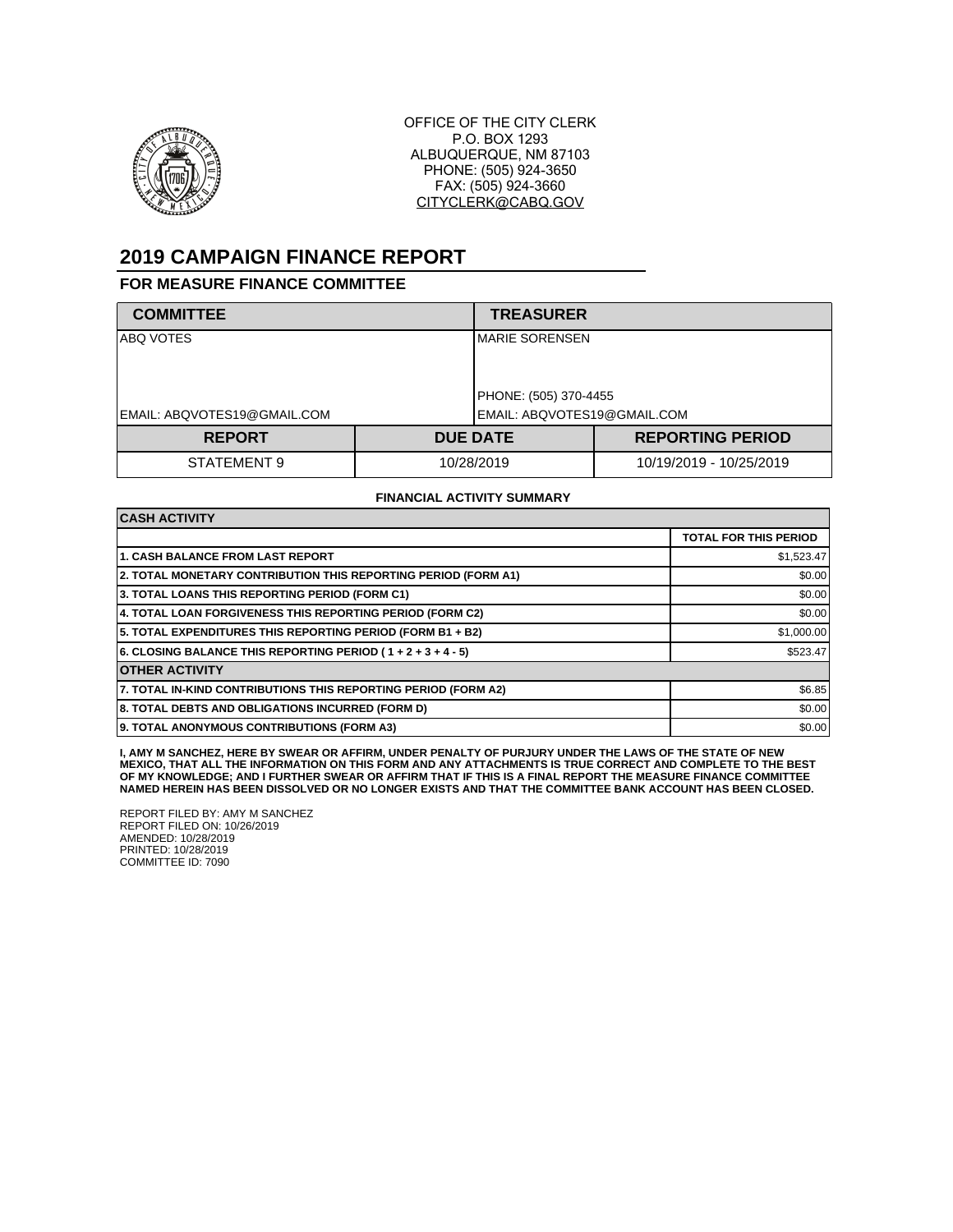## **FORM A-2 IN-KIND CONTRIBUTIONS**

| <b>DATE</b><br><b>RECEIVED</b>     | <b>CONTRIBUTOR / INFORMATION</b>                                                                                                                                                                                                  | <b>CONTRIBUTION</b><br><b>TYPE</b>                                                                                                                                                             | <b>AMOUNT</b> |
|------------------------------------|-----------------------------------------------------------------------------------------------------------------------------------------------------------------------------------------------------------------------------------|------------------------------------------------------------------------------------------------------------------------------------------------------------------------------------------------|---------------|
| 10/21/2019                         | IMARIE SORENSEN<br>7308 APPOMATTOX PL NE<br>ALBUQUERQUE, NM 87109<br>OCCUPATION/EMPLOYER:<br>Homemaker<br><b>IHOMEMAKER</b><br>ASSOCIATED CANDIDATES / BALLOT MEASURES<br><b>BROOK BASSAN (SUPPORT),</b><br>TRUDY JONES (SUPPORT) | IIn-Kind<br><b>IPURPOSE:</b><br>IMARIE SORENSEN<br><b>SENT 1 ENVELOPE</b><br>ICERTIFIED MAIL<br>TO MOORES FOR<br>INM CONTAINING<br>THE REFUND<br>CHECK FROM ABO<br><b>VOTES AND A</b><br>INOTE | \$6.85        |
| <b>TOTAL IN-KIND CONTRIBUTIONS</b> |                                                                                                                                                                                                                                   |                                                                                                                                                                                                |               |